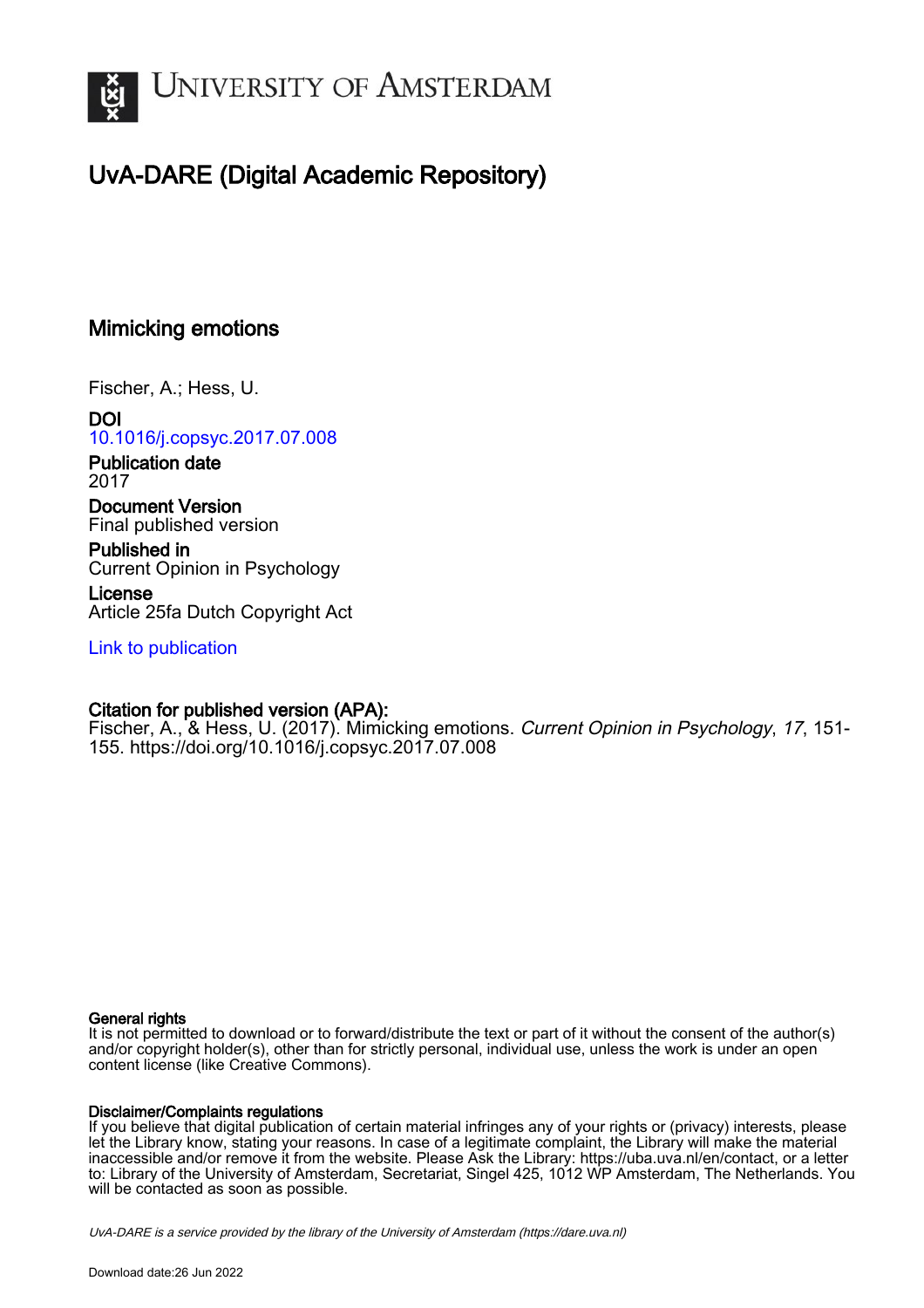

**ScienceDirect** 



# Mimicking emotions Agneta Fischer<sup>1</sup> and Ursula Hess<sup>2</sup>

Emotional mimicry refers to the tendency to mimic other's emotions in order to share minds. We present new evidence that supports our Contextual Model of Emotional Mimicry, showing that emotional mimicry serves affiliative goals that vary across social contexts. This also implies the opposite, namely that we (unconsciously) refrain from mimicking others' emotions if we want to keep emotional distance. Facial mimicry of emotions is further suggested to be a largely top-down process, based on goals and representations, rather than on mere watching others' facial movements.

#### **Addresses**

<sup>1</sup> Department of Psychology, University of Amsterdam, Nieuwe Achtergracht 129b, 1018 WS Amsterdam, The Netherlands <sup>2</sup> Humboldt-Universität Berlin, Germany

Corresponding author: Fischer, Agneta [\(a.h.fischer@uva.nl\)](mailto:a.h.fischer@uva.nl)

#### Current Opinion in Psychology 2017, 17:151–155

This review comes from a themed issue on **Emotion** 

Edited by Batja Gomes de Mesquita and Lisa Feldman Barrett

For a complete overview see the **[Issue](http://www.sciencedirect.com/science/journal/2352250X/17)** and the [Editorial](http://dx.doi.org/10.1016/j.copsyc.2017.07.030) Available online 15th July 2017

<http://dx.doi.org/10.1016/j.copsyc.2017.07.008>

2352-250X/ã 2017 Elsevier Ltd. All rights reserved.

#### Introduction

Mimicry is defined as the imitation or matching of the nonverbal behaviors of others. These behaviors can consist of discrete emotion expressions [[1\]](#page-3-0), but also body movements [[2\]](#page-3-0), or even pupil dilation [[3\]](#page-3-0). In a previous review of the literature on the mimicry of emotional faces [\[1,4\]](#page-3-0), we distinguished between the mimicry of neutral (behavioral mimicry) and emotional postures, gestures or facial expressions. Although behavioral and emotional mimicry are correlated [\[5](#page-3-0)], the demarcation between emotional and non-emotional behaviors is not categorical. There is one crucial difference, however, namely that emotional behavior itself is a meaningful, social signal. Thus, emotion expressions provide us with information about the expressers' appraisal of the event, their behavioral intentions and dispositions [[6,7](#page-3-0)]. This information about the expresser in turn impacts on mimicry. By contrast, behaviors such as foot tapping or face touching generally do not carry such information about the expresser, unless they are interpreted as signaling nervousness or irritation, that is, interpreted as emotion signals in their own right.

Importantly, not all instances of congruent facial reactions necessarily reflect emotional mimicry. Congruent emotional responses may result from other processes, such as the joint observation of an emotional stimulus or a complementary reaction to the other's expression rather than an empathic response to another's emotion. In order for a congruent emotional response to reflect mimicry, it has to be based on a shared understanding of the emotion of the other person. In this vein, we [\[4](#page-3-0)] concluded that the extend literature suggest that mimicry is often valence based rather than a matching of specific muscle movements. As an alternative to views in which mimicry is seen as a matched motor response based on the matching of observed behaviors, we proposed a Contextual Model of Emotional Mimicry.

The model is based on two key assumptions. *First*, the basis of emotional mimicry is a shared mind [\[8](#page-3-0)]. This implies that people only mimic emotions if there is a minimal potential of affiliation, specifically, when the expresser and mimicker share the perspective that gave rise to the emotion in the first place. *Second*, we do not mimic facial features per se, but the meaning of these movements, which are related to an emotional or social signal. Emotional mimicry thus is goal driven, rather than stimulus driven. While mimicry is automatic, it only occurs in the presence of an affiliation goal, which in turn depends on the emotional meaning of the situation. Therefore, facial movements are interpreted on the basis of prior knowledge grounded in social interactions, in a top-down rather than bottom-up process. In what follows, we will first review more recent evidence in relation to each of these assumptions as well as contrast our theoretical model with other recent theories and models in the field of mimicry and contagion.

## Affiliation goals, social context and emotional signals

#### Affiliation goals

The central assumption of our model is the requirement ofsome level of emotional connection between mimickee and mimicker that satisfies a basic need of shared understanding. This idea has also been emphasized in Affective Process Theory [9<sup>°</sup>], which covers a large range of [mental](#page-4-0) states and behaviors that can constitute emotional linking between persons and groups. According to Elfenbein [9 [\],](#page-4-0) the Shared Vantage Point (SVP) is the main determinant of the nature of affective linking. As emotional mimicry forms the non-verbal and often unconscious basis of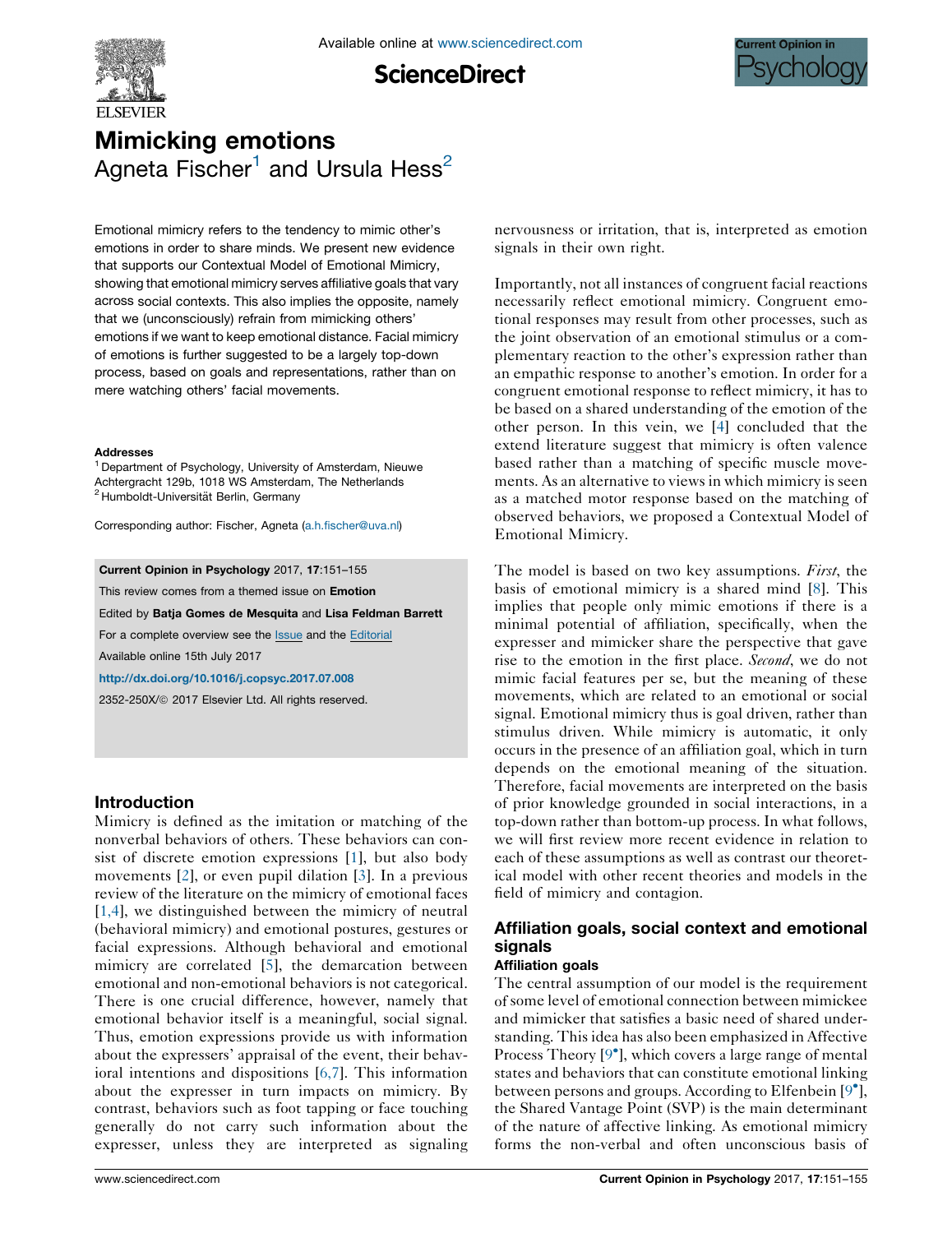affective linkage processes, we predict that a low SVP, that is being in competition or in conflict, would not lead to mimicry. Indeed a recent study showed [10 ] [showed](#page-4-0) that participants under cognitive load mimicked smiles of individuals who had been described in positive terms (likable, nice) automatically, whereas they did not mimic the smiles of individuals described in negative terms (aggressive, deceitful) or neutral terms (serious, neat). Without cognitive load the smiles of neutral others were mimicked as well. Thus, we have an automatic tendency to mimic people who seem friendly and nice and obviously are desirable social targets. With sufficient cognitive resources, we also mimic people who seem less desirable, but who do signal affiliation. This latter situation demands more cognitive resources to discern potential affiliative intent and to decide whether this person should be affiliated with. The importance of the goal to affiliate is further underlined by a study showing that participants tend to mimic more if they feel socially excluded [\[11](#page-4-0)], as social exclusion leads to a strong desire to re-affiliate and mimicry is one means to reach that goal.

Several other reviews and models [[12–14\]](#page-4-0) have also emphasized that mimicry depends on a number of factors related to the social context and emotional connection between two persons. Pre-existing social bonds, goals to affiliate, similarity, positive mood, a pro-social orientation or empathy have been shown to increase the tendency to mimic. In fact, research on both emotional and behavioral mimicry emphasizes characteristics of the mimickee, such as ingroup membership (e.g.,  $[15\text{°}$ )), [similarity](#page-4-0) [\[16](#page-4-0)], or characteristics of the mimicker, such as a prosocial orientation or empathy [\[17](#page-4-0)], personality traits such as affiliation, extraversion, or agreeableness  $[18\text{°}^\bullet, 19\text{°}^\bullet, 20]$ , or situational affordances, such as power [21 ], [which](#page-4-0) is predictive of the mimicker's affiliative intent.

The reverse of these characteristics by contrast, tends to inhibit mimicry [[22\]](#page-4-0), and this applies to both behavioral and emotional mimicry. All these factors reflect a variation in emotional distance and affiliation goals that affect the tendency to mimic the target. Interestingly, the reverse relationship has also been shown, especially with studies using explicit mimicry instructions [[23](#page-4-0)]. Thus, Inzlicht, Gutsell, and Legault [24 ] showed that [participants](#page-4-0) who were instructed to mimic water drinking behavior of black actorsin a video—in comparison with merely watching the video — had lower scores on implicit prejudice measures. In this case, deliberate mimicry has the effect of increasing a more positive attitude, which is in line with an affiliation goal. In addition, mimicry can be used to communicate a preferred social distance to potential romantic partners [\[25](#page-4-0)]. These studies provide support for our argument that emotional mimicry serves social regulatory purposes.

The absence of an affiliation goal may also explain why people in a sad mood are less likely to mimic. Sadness

implies withdrawal from the environment [\[26](#page-4-0)] and therefore a tendency to temporarily not socially engage with the world. This blocks affiliation goals and consequently decreases the tendency to mimic [[27\]](#page-4-0). On the other hand, from the perspective of the observer, the mimicry of the sad expression would serve an affiliative goal, namely to show understanding and empathy with the sad person and to signal support or help.

### The emotional signal

Affiliative intent may also be reflected in the specific emotion shown [\[28](#page-4-0)]. In this study, participants who felt pride were less likely to mimic others' foot tapping than participants who felt merely positive, or no emotion at all. This lack of behavioral mimicry was explained in terms of the social functions of pride, which implies more distance than if one feels merely positive. This felt distance is reflected in reduced mimicry. Although this study focused on behavioral mimicry, in which the mimicked behavior was not related to the pride signal, we would predict on the basis of our Contextual Model that for the same reason, individuals would also be less likely to mimic pride expressions than happy expressions, especially when it would be a form of hubristic, that is more arrogant, pride.

More generally, if emotional mimicry serves affiliative goals, then smiles and sadness — which signal affiliation — should be mimicked preferentially, whereas emotions such as anger or disgust — which signal a non-affiliative stance — should not  $[19^{\bullet\bullet}]$ . [Mauersberger](#page-4-0) and colleagues showed that social competence, which was assessed though self-reports of social interactions in a diary study following the mimicry assessment, was related to the mimicry of affiliative signals, such as sadness, whereas social incompetence was associated with congruent facial responses to disgust, predicting negative social interactions. In the other words, congruent responses to nonaffiliative signals also reflect a reverse function of emotional mimicry, namely an increase in social distance.

In short, the first main assumption of our Contextual Model was further supported by new evidence, showing that affiliation goals are associated with tendencies to mimic the others' emotions. Because we implicitly or explicitly use emotional mimicry to serve these goals, (abstaining from) emotional mimicry has an important social regulatory function [[30\]](#page-4-0).

### Bottom-up or top-down?

A second important assumption in our model is that facial (and other non-verbal) signals are interpreted on the basis of prior knowledge grounded in social interactions. Thisis in line with newer theoretical approaches that empathize top-down processing, for example, for social cue processing  $[31\text{°}']$ , mimicry in social [interaction](#page-4-0)  $[32\text{°}']$ , [and](#page-4-0) the mirror neuron system [[33\]](#page-4-0). Adams and Kveraga  $[31$  $[31$ <sup>\*\*</sup>]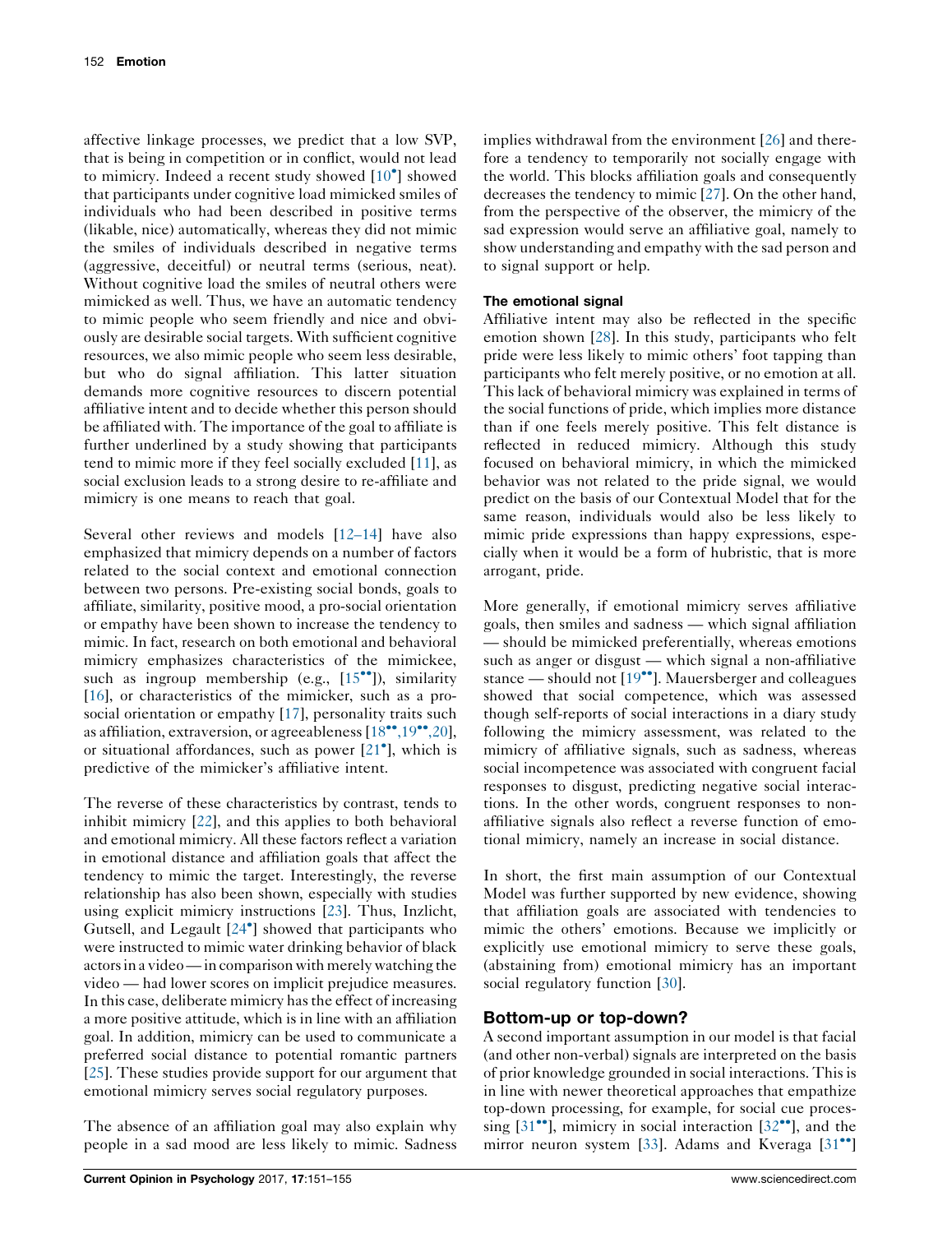<span id="page-3-0"></span>argue that while traditional theories posit distinct pathways and modules for different cues that are combined later in the process, there is more support for a functional approach to compound social cue processing, which is more adaptive in a complex environment. This functional approach assumes that at a very early processing stage, the meaning of several social and facial cues are combined in terms of their relevance for the observer. For this, we rely on previous experiences that link information from incoming senses to some concepts in the brain. This view is congruent with our model that considers mimicry as heavily influenced by top-down processes rather than a simple perception driven process. A recent review of neuroscience research with regard to mimicry supports such top-down contextual influences [[34\]](#page-4-0). In this vein, Aragon and colleagues [[35\]](#page-4-0) using mu-suppression as an index of mirror neuron activity could show that after being unfairly treated by a confederate (which induced a desire to not further connect with this person), participants ceased to mirror purely kinematic but continued to mirror goal-directed hand movements, while those treated fairly continued to mirror all movements.

We argue that the mimicry of emotional signals requires the integrated processing of emotional and other relevant social cues to discern affiliative intent. Other evidence comes from Hess and colleagues [[36\]](#page-4-0), who showed that simply stating that a person is happy or sad, will lead to congruent facial responses, even if the face itself is neutral. These studies thus support the idea that emotional mimicry is the result of an interpretative act and thus a top-down, rather than a bottom-up process. This view converges with the STORM model (social top-down response modulation  $[32^{\bullet\bullet}]$ , which is based on [automatic](#page-4-0) imitation. In support of their model the authors cite research showing that people increase mimicry toward those who are important for their social welfare.

All top-down models assume a representation of another's actions or emotions that is grounded in prior experiences on the basis of which we formed associations. This basic principle is nicely demonstrated by Aguado and colleagues [[37\]](#page-5-0). Participants first saw video in which neutral faces that changed into either a smile or a frown. Individuals who had reacted with frowns to the frowns or with smiles to the smiles, later showed a similar facial response to the corresponding neutral faces. In other words, people learn associations between specific faces and their positive or negative expressions, and tend to mimic the affective associations with those faces, even if the face is neutral.

These learned associations between specific faces and their positive or negative expressions have been experimentally studied by manipulating rewards. Heerey and Crossley [\[38](#page-5-0)] for example showed that genuine smiles are more rewarding than social smiles, and that rewarding a

response with a genuine smile leads to more smile mimicry, as well as faster learning than rewarding with polite smiles. This suggests that more rewarding facial behavior elicits more mimicry. Other studies [\[39–41](#page-5-0)] have also shown that mimicry reactions are modulated by the reward value of the face.

## New routes to emotional mimicry within and beyond dyads

The research on mimicry is also taking exciting new directions, such as the extension of (emotional) mimicry to groups and even crowds  $[42^{\bullet\bullet}, 43^{\bullet}]$ . For [example,](#page-5-0) Dezecache and colleagues [43 ] studied [emotional](#page-5-0) mimicry by a third person (C), who had not seen the initial emotional reaction (of person A), but only the mimicked expression of person (B). This can be seen as a form of secondary mimicry, which could be conceived as a basis of the transmission of emotion expressions in groups — or as a form of collective mimicry (see also [[44\]](#page-5-0)). In a similar vein, new research on behavioral synchrony [[45,46](#page-5-0)] may also appear to be an interesting approach for studying emotional mimicry. Other new lines of research focus on the extension to other nonverbal channels, research on cross-modal mimicry [\[47,48\]](#page-5-0), and non-humans [[49–51\]](#page-5-0). Together with studies that focus on the antecedents [[51\]](#page-5-0), consequences  $[19\bullet]$  and [neurocognitive](#page-4-0) basis  $[51,52]$  $[51,52]$  $[51,52]$  of mimicry in social contexts, a clearer picture of the role of mimicry in social regulation is emerging.

#### Conflict of interest statement

Nothing declared.

#### References and recommended reading

Papers of particular interest, published within the period of review, have been highlighted as:

- of special interest
- of outstanding interest
- 1. Hess U, Fischer AH: [Emotional](http://refhub.elsevier.com/S2352-250X(16)30207-X/sbref0005) mimicry as social regulation. Pers Soc Psychol Rev 2013, 17[:142-157.](http://refhub.elsevier.com/S2352-250X(16)30207-X/sbref0005)
- 2. Chartrand TL, Bargh JA: The chameleon effect: the [perception](http://refhub.elsevier.com/S2352-250X(16)30207-X/sbref0010)behavior link and social [interaction](http://refhub.elsevier.com/S2352-250X(16)30207-X/sbref0010). J Pers Soc Psychol 1999, 76[:893-910.](http://refhub.elsevier.com/S2352-250X(16)30207-X/sbref0010)
- 3. Kret ME, Fischer AH, De Dreu CKW: Pupil mimicry correlates with trust in in-group partners with dilating pupils. Psychol Sci 2015, 26:1401-1410 [http://dx.doi.org/10.1177/](http://dx.doi.org/10.1177/0956797615588306) [0956797615588306.](http://dx.doi.org/10.1177/0956797615588306)
- 4. Hess U, Fischer AH: [Emotional](http://refhub.elsevier.com/S2352-250X(16)30207-X/sbref0020) mimicry: why and when we mimic [emotions](http://refhub.elsevier.com/S2352-250X(16)30207-X/sbref0020). Soc Pers Psychol Compass 2014, 8:45-57.
- 5. Moody EJ, McIntosh DN: Mimicry of dynamic [emotional](http://refhub.elsevier.com/S2352-250X(16)30207-X/sbref0025) and [motor-only](http://refhub.elsevier.com/S2352-250X(16)30207-X/sbref0025) stimuli. Soc Psychol Pers Sci 2011, 2:679-686.
- 6. Hareli S, Hess U: The social signal value of [emotion](http://refhub.elsevier.com/S2352-250X(16)30207-X/sbref0030). Cognit Emot 2012, 3[:385-389.](http://refhub.elsevier.com/S2352-250X(16)30207-X/sbref0030)
- 7. van Kleef GA: How [emotions](http://refhub.elsevier.com/S2352-250X(16)30207-X/sbref0035) regulate social life: the emotions as social [information](http://refhub.elsevier.com/S2352-250X(16)30207-X/sbref0035) (EASI) model. Curr Direct Psychol Sci 2009, 18[:184-188.](http://refhub.elsevier.com/S2352-250X(16)30207-X/sbref0035)
- 8. Oatley K: On the sharing of mind. In [Emotional](http://refhub.elsevier.com/S2352-250X(16)30207-X/sbref0040) mimicry in social context. Edited by Hess U, Fischer AH. [Cambridge](http://refhub.elsevier.com/S2352-250X(16)30207-X/sbref0040) University Press; [2015:7-26.](http://refhub.elsevier.com/S2352-250X(16)30207-X/sbref0040)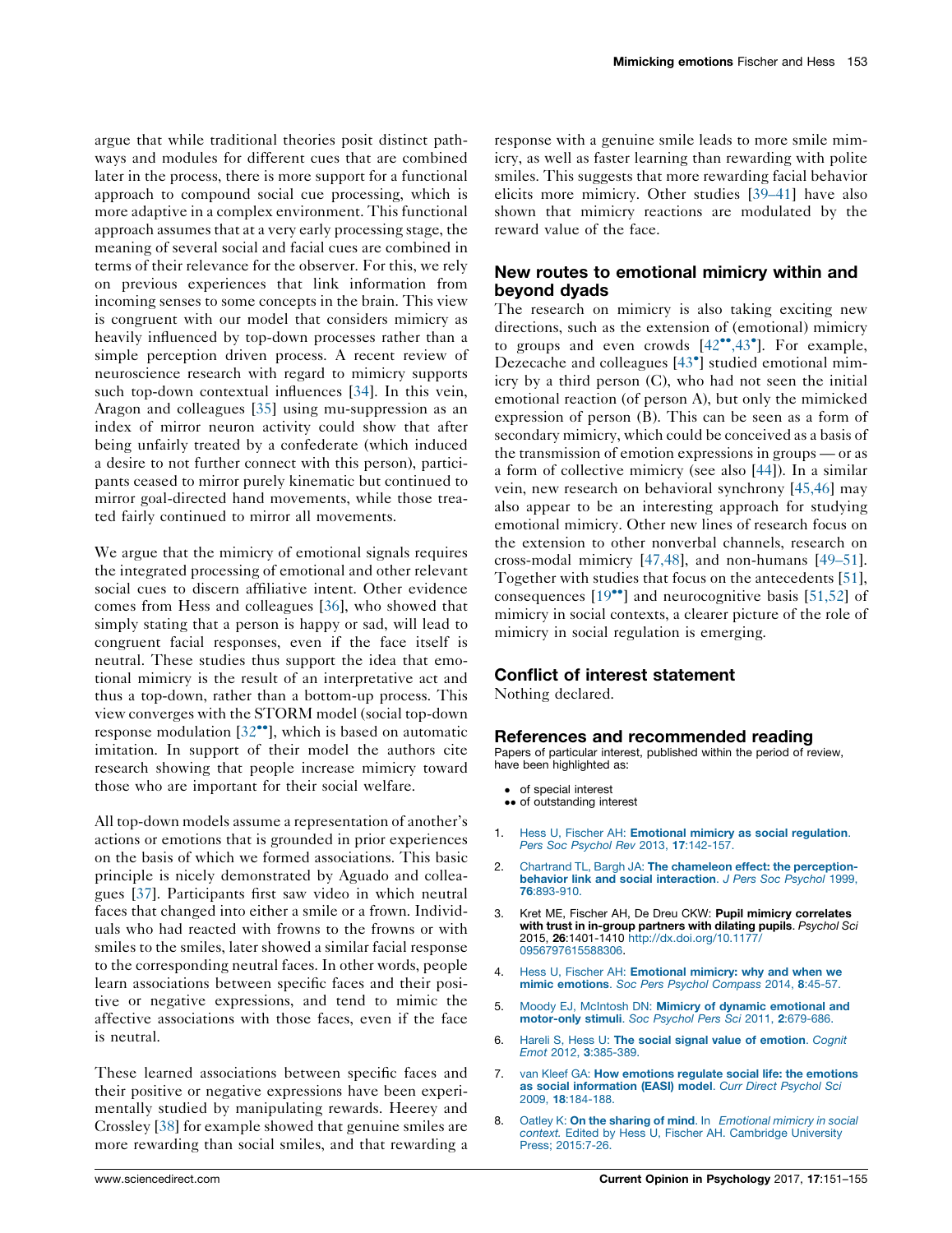<span id="page-4-0"></span>9.  $\bullet$ Elfenbein HA: The many faces of emotional [contagion:](http://refhub.elsevier.com/S2352-250X(16)30207-X/sbref0045) an [Affective](http://refhub.elsevier.com/S2352-250X(16)30207-X/sbref0045) Process Theory of affective linkage. Org Psychol Rev [2014.](http://refhub.elsevier.com/S2352-250X(16)30207-X/sbref0045)

Elfenbein reviews a broad spectrum of research related to how emotions spread across individuals. She proposes a new theory in which she aims to incorporate all processes of in which affect or expressions are linked between (two) individuals.

- 10.
- <u>•</u> Blocker HS, McIntosh DN: Automaticity of the [interpersonal](http://refhub.elsevier.com/S2352-250X(16)30207-X/sbref0050) attitude effect on facial [mimicry:](http://refhub.elsevier.com/S2352-250X(16)30207-X/sbref0050) it takes effort to smile at [neutral](http://refhub.elsevier.com/S2352-250X(16)30207-X/sbref0050) others but not those we like. Motiv Emot 2016, 40:914- 922

In this experiment, the authors examine whether emotional mimicry is an effortful or automatic process. They found that smiles individuals who were described in positive terms were mimicked under cognitive load. whereas smile by individuals who were described in negative or neutral terms were not, even though the latter were mimicked without load. This suggests that some forms of mimicry are not effortful whereas others require cognitive effort.

- 11. Cheung EO, Slotter EB, Gardner WL: Are you feeling what I'm feeling? The role of facial mimicry in facilitating reconnection following social exclusion. Motiv Emot 2015, 39:613-630 [http://](http://dx.doi.org/10.1007/s11031-015-9479-9) [dx.doi.org/10.1007/s11031-015-9479-9](http://dx.doi.org/10.1007/s11031-015-9479-9).
- 12. Chartrand TL, Lakin JL: The antecedents and [consequences](http://refhub.elsevier.com/S2352-250X(16)30207-X/sbref0060) of human [behavioral](http://refhub.elsevier.com/S2352-250X(16)30207-X/sbref0060) mimicry. Annu Rev Psychol 2013, 64:285-308.
- 13. Hess U, Hühnel I, van der Schalk J, [Fischer](http://refhub.elsevier.com/S2352-250X(16)30207-X/sbref0065) AH: The social dimension as [antecedent](http://refhub.elsevier.com/S2352-250X(16)30207-X/sbref0065) and effect of emotional mimicry. In [Emotional](http://refhub.elsevier.com/S2352-250X(16)30207-X/sbref0065) mimicry in social context. Edited by Hess U, Fischer AH. Cambridge University Press; [2015:90-106.](http://refhub.elsevier.com/S2352-250X(16)30207-X/sbref0065)
- 14. Seibt B, Muhlberger A, Likowski KU, Weyers P: Facial mimicry in **its social setting.** *Front Psychol* 2015, **6**:1104 [http://dx.doi.org/](http://dx.doi.org/10.1016/j.jesp.2006.02.004)<br>[10.1016/j.jesp.2006.02.004.](http://dx.doi.org/10.1016/j.jesp.2006.02.004)
- 15. [Rauchbauer](http://refhub.elsevier.com/S2352-250X(16)30207-X/sbref0075) B, Majdandić J, Stieger S, Lamm C: The modulation
- $\ddot{\phantom{0}}$ of mimicry by ethnic [group-membership](http://refhub.elsevier.com/S2352-250X(16)30207-X/sbref0075) and emotional [expressions](http://refhub.elsevier.com/S2352-250X(16)30207-X/sbref0075). PLOS ONE 2016, 11:e0161064.

The authors use a new experimental paradigm to study mimicry in a social context, namely the social-affective mimicry task (SAMT). This task involves motor mimicry, namely the lifting of the middle or index finger in response to a number cue, while seeing task irrelevant happy or angry female ingroup or outgroup faces above the finger. The results showed more mimicry of angry outgroup faces, which is interpreted as an appeasement signal in response to negative affiliative intent.

- 16. Tsai JCC, Sebanz N, Knoblich G: The GROOP effect: groups mimic group actions. Cognition 2011, 118:135-140 [http://dx.doi.](http://dx.doi.org/10.1016/j.cognition.2010.10.007) [org/10.1016/j.cognition.2010.10.007](http://dx.doi.org/10.1016/j.cognition.2010.10.007).
- 17. Dimberg U, Thunberg M: Empathy, emotional [contagion,](http://refhub.elsevier.com/S2352-250X(16)30207-X/sbref0085) and rapid facial reactions to angry and happy facial [expressions](http://refhub.elsevier.com/S2352-250X(16)30207-X/sbref0085). Psych J 2012, 1[:118-127.](http://refhub.elsevier.com/S2352-250X(16)30207-X/sbref0085)
- 18. Kurzius E, Borkenau P: Antecedents and consequences of
- $\ddot{\phantom{0}}$ mimicry: a naturalistic interaction approach. Eur J Pers 2015, 29:107-124 [http://dx.doi.org/10.1002/per.1990.](http://dx.doi.org/10.1002/per.1990)

In this study, the Big Five is measured, and the instruction to compete or cooperate is manipulated in a very novel and interesting natural role play setting. After the interaction, liking of the other person is measured and performance was measured on the basis of points allocated after each task. Mimicry was found for 8 of 12 nonverbal behaviors, and was larger for positive than negative behaviors, and for facial than non-facial behaviors. In addition, the mimicker's personality influenced mimicry such that neuroticism predicted mimicry of negative behavior, whereas affiliation and agreeableness enhanced mimicry of positive behaviors.

- 19. Mauersberger H, Blaison C, Kafetsios K, Kessler CL, Hess U:
- $\ddot{\phantom{0}}$ Individual differences in emotional mimicry: underlying traits and social consequences. Eur J Pers 2015, 29:512-529 [http://dx.](http://dx.doi.org/10.1002/per.2008) [doi.org/10.1002/per.2008](http://dx.doi.org/10.1002/per.2008).

In this study participants first completed scales measuring social relating competence, then participated in a mimicry laboratory task and finally evaluated their naturally occurring social interactions for 10 days. Sadness mimicry was associated with to proximal indices of social relating competence and predicted positive social interactions, whereas disgust mimicry was associated with social relating incompetence and predicted negative social interactions. Mimicry to anger and happiness expressions was related to social interaction quality only through interactions with personality.

20. Sonnby-Borgström M: Emotional mimicry-underlying [mechanisms](http://refhub.elsevier.com/S2352-250X(16)30207-X/sbref0100) and individual differences. In Emotional mimicry in social context. Edited by Hess U, Fischer AH. [Cambridge](http://refhub.elsevier.com/S2352-250X(16)30207-X/sbref0100) University Press; [2015:125-161.](http://refhub.elsevier.com/S2352-250X(16)30207-X/sbref0100)

- 21. Carr EW, Winkielman P, Oveis C: Transforming the mirror:
- $\cdot$ power fundamentally changes facial responding to emotional expressions. J Exp Psychol Gen 2014, 143:997-1003 [http://dx.](http://dx.doi.org/10.1037/a0034972.supp) [doi.org/10.1037/a0034972.supp.](http://dx.doi.org/10.1037/a0034972.supp)

This study examines the influence of high-power and low-power on spontaneous mimicry of emotional facial displays. Power of participants was manipulated by instructing to write about a time in which they had either high or low power; then they watched facial stimuli of happy or angry targets who had either a high or low power profession and facial EMG was measured. Perceiver power affects smile mimicry, whereas it did not affect anger mimicry; in addition target power affected both frown and smile mimicry, suggesting that smiles are more sensitive to social context than frowns.

- 22. Duffy KA, Chartrand TL: Mimicry: causes and consequences. Curr Opin Behav Sci 2015, 3:112-116 [http://dx.doi.org/10.1016/j.](http://dx.doi.org/10.1016/j.cobeha.2015.03.002) [cobeha.2015.03.002](http://dx.doi.org/10.1016/j.cobeha.2015.03.002).
- 23. Stel M: The role of mimicry in [understanding](http://refhub.elsevier.com/S2352-250X(16)30207-X/sbref0115) the emotions of others. In [Emotional](http://refhub.elsevier.com/S2352-250X(16)30207-X/sbref0115) mimicry in social context. Edited by Hess U, Fischer AH. Cambridge University Press; [2015:27-43.](http://refhub.elsevier.com/S2352-250X(16)30207-X/sbref0115)
- 24.  $\cdot$ Inzlicht M, Gutsell JN, Legault L: **Mimicry reduces racial**<br>**prejudice**. *J Exp Soc Psychol* 2012, **48**:361-365 [http://dx.doi.org/](http://dx.doi.org/10.1016/j.jesp.2011.06.007) [10.1016/j.jesp.2011.06.007.](http://dx.doi.org/10.1016/j.jesp.2011.06.007)
- 25. Farley SD: Nonverbal reactions to an attractive stranger: the role of mimicry in communicating preferred social distance. J Nonverb Behav 2014, 38:195-208 [http://dx.doi.org/10.1007/](http://dx.doi.org/10.1007/s10919-014-0174-4) [s10919-014-0174-4.](http://dx.doi.org/10.1007/s10919-014-0174-4)
- 26. Frijda NH: The emotions. [Cambridge](http://refhub.elsevier.com/S2352-250X(16)30207-X/sbref0130) University Press; 1986.
- 27. [Likowski](http://refhub.elsevier.com/S2352-250X(16)30207-X/sbref0135) K, Weyers P, Seibt B, Stöhr C, Pauli P, Mühlberger A: Sad and lonely? Sad mood [suppresses](http://refhub.elsevier.com/S2352-250X(16)30207-X/sbref0135) facial mimicry. J Nonverb Behav 2011, 35[:101-117.](http://refhub.elsevier.com/S2352-250X(16)30207-X/sbref0135)
- 28. Dickens L, DeSteno D: Pride attenuates non-conscious mimicry. Emotion 2014, 14:7-11 [http://dx.doi.org/10.1037/](http://dx.doi.org/10.1037/a0035291) [a0035291.](http://dx.doi.org/10.1037/a0035291)
- 30. Fischer AH, [Manstead](http://refhub.elsevier.com/S2352-250X(16)30207-X/sbref0145) ASR: The social functions of emotion and emotion [regulation](http://refhub.elsevier.com/S2352-250X(16)30207-X/sbref0145). In Handbook of emotions, 4th ed.. Edited by Feldman Barrett L, Lewis M, [Haviland-Jones](http://refhub.elsevier.com/S2352-250X(16)30207-X/sbref0145) JM.Guilford Press; [2016:424-439.](http://refhub.elsevier.com/S2352-250X(16)30207-X/sbref0145)
- 31. Adams RB Jr, Kveraga K: Social vision: functional [forecasting](http://refhub.elsevier.com/S2352-250X(16)30207-X/sbref0150)  $\ddot{\phantom{0}}$ and the [integration](http://refhub.elsevier.com/S2352-250X(16)30207-X/sbref0150) of compound social cues. Rev Philos Psychol 2015, 6[:591-610.](http://refhub.elsevier.com/S2352-250X(16)30207-X/sbref0150)

This interesting review presents a top-down approach of social perception, in which the many social cues included in social perception are integrated in one model. It is suggested that stored memory representations trigger top-down processes and play a major role in integrating visual input.

32.  $\ddot{\phantom{0}}$ Wang Y, Hamilton AF, de C: Social [top-down](http://refhub.elsevier.com/S2352-250X(16)30207-X/sbref0155) response<br>[modulation](http://refhub.elsevier.com/S2352-250X(16)30207-X/sbref0155) (STORM): a model of the control of mimicry in social [interaction](http://refhub.elsevier.com/S2352-250X(16)30207-X/sbref0155). Front Hum Neurosci 2012, 6:153.

This model emphasizes the social function of mimicry and its dependence on social context. Based on the observation that people increase mimicry toward those who are important for their social welfare, the model describes the function of mimicry as a Machiavellian strategy for enhancing one's social standing or a strategic intervention to change the social world for self-advancement.

- 33. Fox NA, [Bakermans-Kranenburg](http://refhub.elsevier.com/S2352-250X(16)30207-X/sbref0160) MJ, Yoo KH, Bowman LC, Cannon EN, [Vanderwert](http://refhub.elsevier.com/S2352-250X(16)30207-X/sbref0160) RE, Ferrari PF, van IJzendoorn MH: [Assessing](http://refhub.elsevier.com/S2352-250X(16)30207-X/sbref0160) human mirror activity with EEG mu rhythm: a metaanalysis. Psychol Bull 2015, 142[:291-313.](http://refhub.elsevier.com/S2352-250X(16)30207-X/sbref0160)
- Schilbach L: The [neuroscience](http://refhub.elsevier.com/S2352-250X(16)30207-X/sbref0165) of mimicry during social [interaction](http://refhub.elsevier.com/S2352-250X(16)30207-X/sbref0165). In Emotional mimicry in social context. Edited by Hess U, Fischer AH. [Cambridge,](http://refhub.elsevier.com/S2352-250X(16)30207-X/sbref0165) UK: Cambridge University Press; [2015:72-89.](http://refhub.elsevier.com/S2352-250X(16)30207-X/sbref0165)
- 35. Aragón OR, Sharer EA, Bargh JA, Pineda JA: [Modulations](http://refhub.elsevier.com/S2352-250X(16)30207-X/sbref0170) of mirroring activity by desire for social [connection](http://refhub.elsevier.com/S2352-250X(16)30207-X/sbref0170) and relevance of movement. SCAN 2014, 9[:1762-1769.](http://refhub.elsevier.com/S2352-250X(16)30207-X/sbref0170)
- 36. Hess U, Houd S, [Fischer](http://refhub.elsevier.com/S2352-250X(16)30207-X/sbref0175) AH: Do we mimic what we see or what we know? In Collective [emotions.](http://refhub.elsevier.com/S2352-250X(16)30207-X/sbref0175) Edited by von Scheve C, Salmella M. Oxford: Oxford University Press; [2014:94-107](http://refhub.elsevier.com/S2352-250X(16)30207-X/sbref0175).